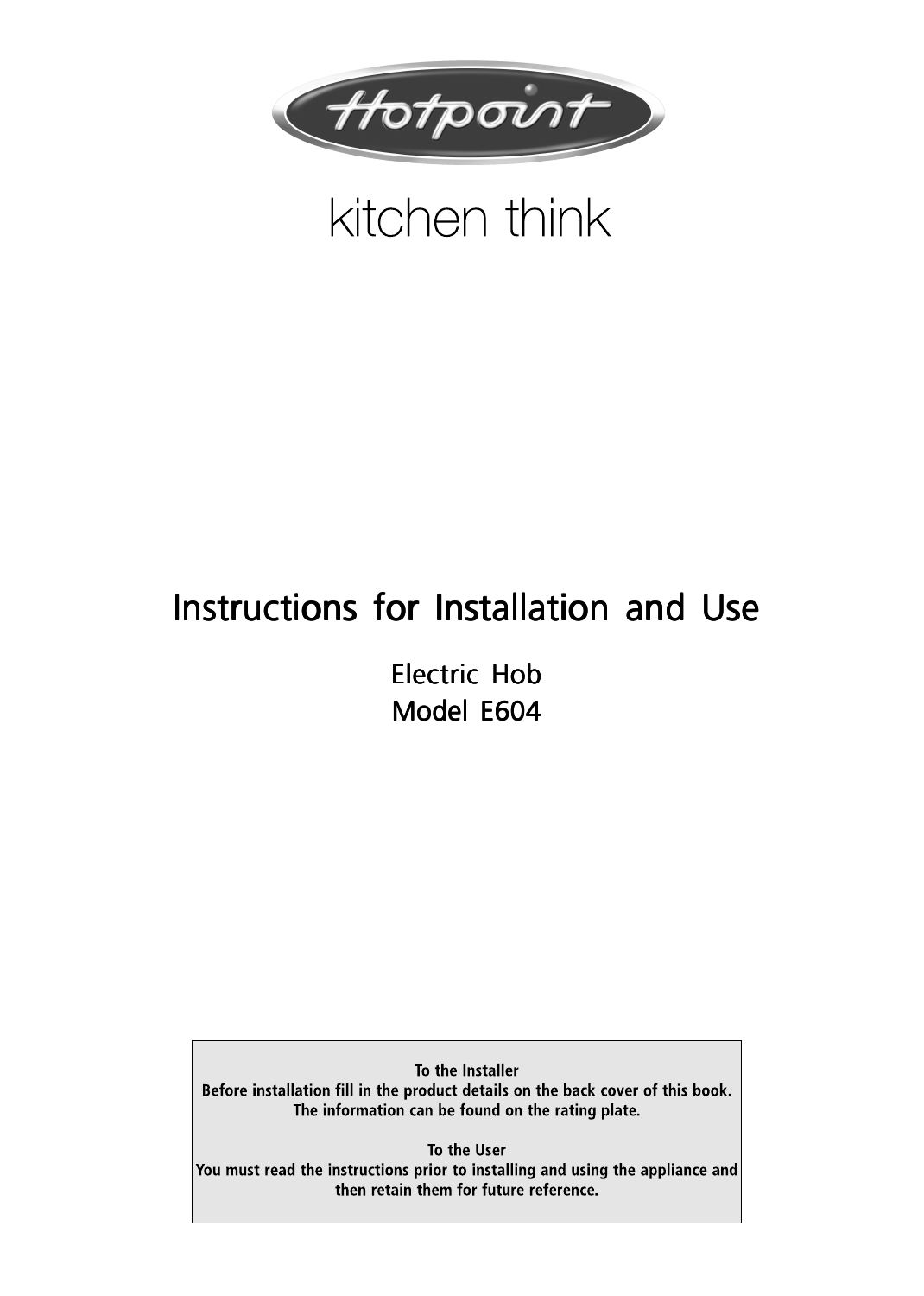### **CONTENTS**

| Introduction                 | 3                 |
|------------------------------|-------------------|
| For Your Safety              | $\overline{4}$    |
| Know your Hob                | 5                 |
| How to use your Hob          | 5                 |
| <b>Practical Advice</b>      | 6                 |
| Care and Cleaning            | $\overline{7}$    |
| Troubleshooting              | $\overline{7}$    |
| Installation                 | 8                 |
| <b>Electrical Connection</b> | 9                 |
| <b>After Sales Service</b>   | 10                |
| <b>Hotpoint Guarantee</b>    | 11                |
| <b>Key Contacts</b>          | <b>Back Cover</b> |
|                              |                   |

### **Retention of this Instruction Book**

This Instruction Book must be kept handy for reference as it contains important details on the safe and proper use of the appliance.

If you sell or pass the appliance to someone else, or move house and leave it behind, make sure this Book is also provided so the new owner can become familiar with the appliance and safety warnings.

If the Book is lost or damaged a copy may be obtained from: GDA LTD., Morley Way, Peterborough, PE2 9JB

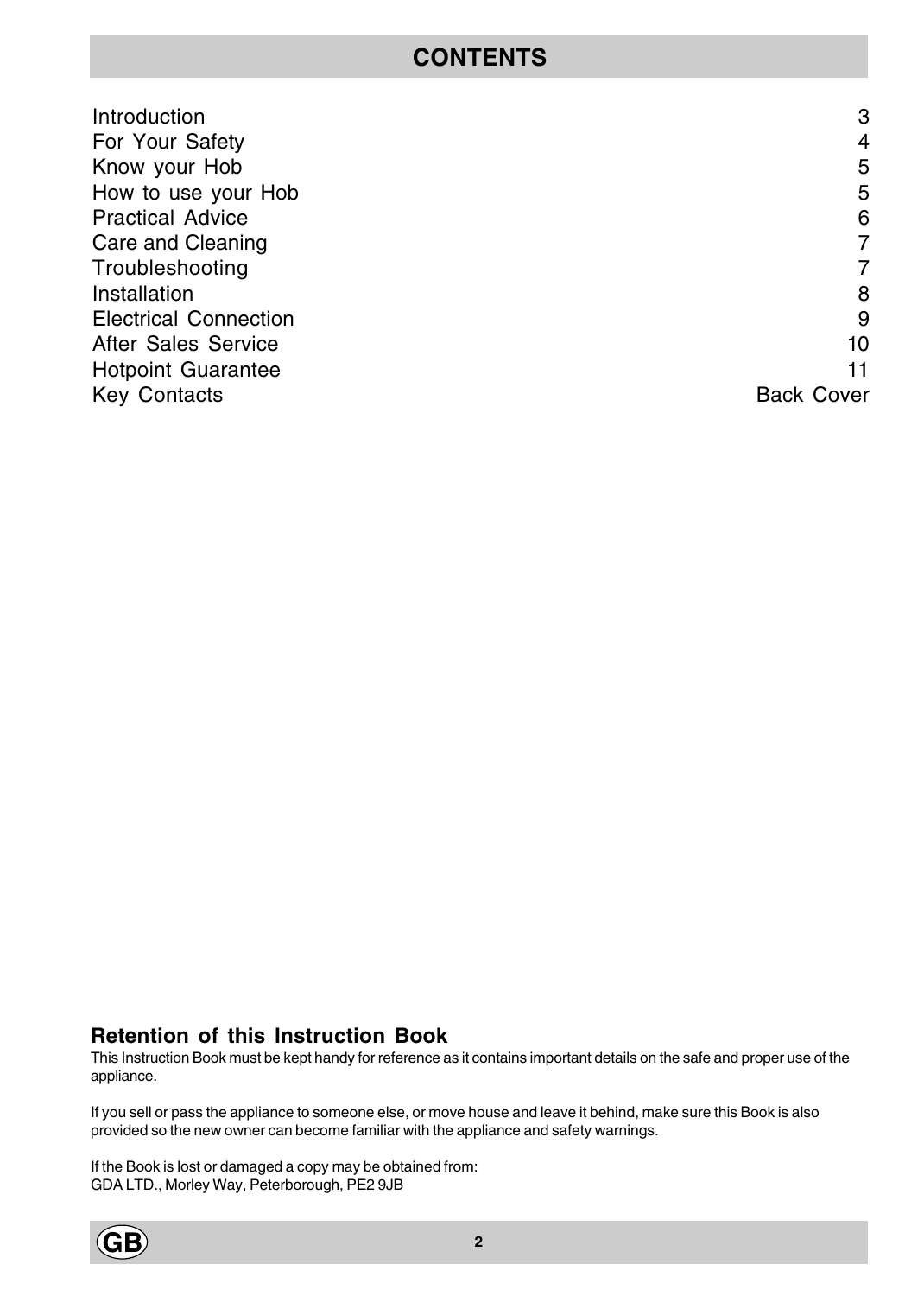### **Introduction**

Your new hob is guaranteed<sup>\*</sup> and will give lasting service. This guarantee is only applicable if the appliance has been installed in accordance with the installation instructions detailed in this booklet.

To help make best use of your cooking equipment, please read this booklet carefully.

The hob is designed specifically for domestic use and responsibility will not be accepted for use in any other installation.

When first using the hob, ensure that the room is well ventilated (eg. open a window or use an extractor fan) and that persons who may be sensitive to the odour avoid any fumes. it is suggested that any pets be removed from the room until the odour has ceased. This odour is due to temporary finish on elements.

Before using the hotplates for the first time, we recommend you heat them at maximum temperature for approximately 4 minutes (without pans). During this initial stage, their protective coating hardens and reaches its maximum resistance.

**\* The guarantee is subject to the provisions that the appliance:**

**(a) Has been used solely in accordance with this booklet.**

**(b) Has been properly connected to a suitable supply voltage as stated on the rating plate, attached to the appliance.**

**(c) Has not been subjected to misuse or accident or been modified or repaired by any person other than the manufacturers authorised employee or agent.**

**(d) Has been correctly installed.**



- 73/23/**EEC** of 19/02/73 (Low Voltage) and subsequent modifications.
- 89/336/**EEC** of 03/05/89 (Electromagnetic Compatibility) and subsequent modifications.
- 93/68/**EEC** of 22/07/93 and subsequent modifications.

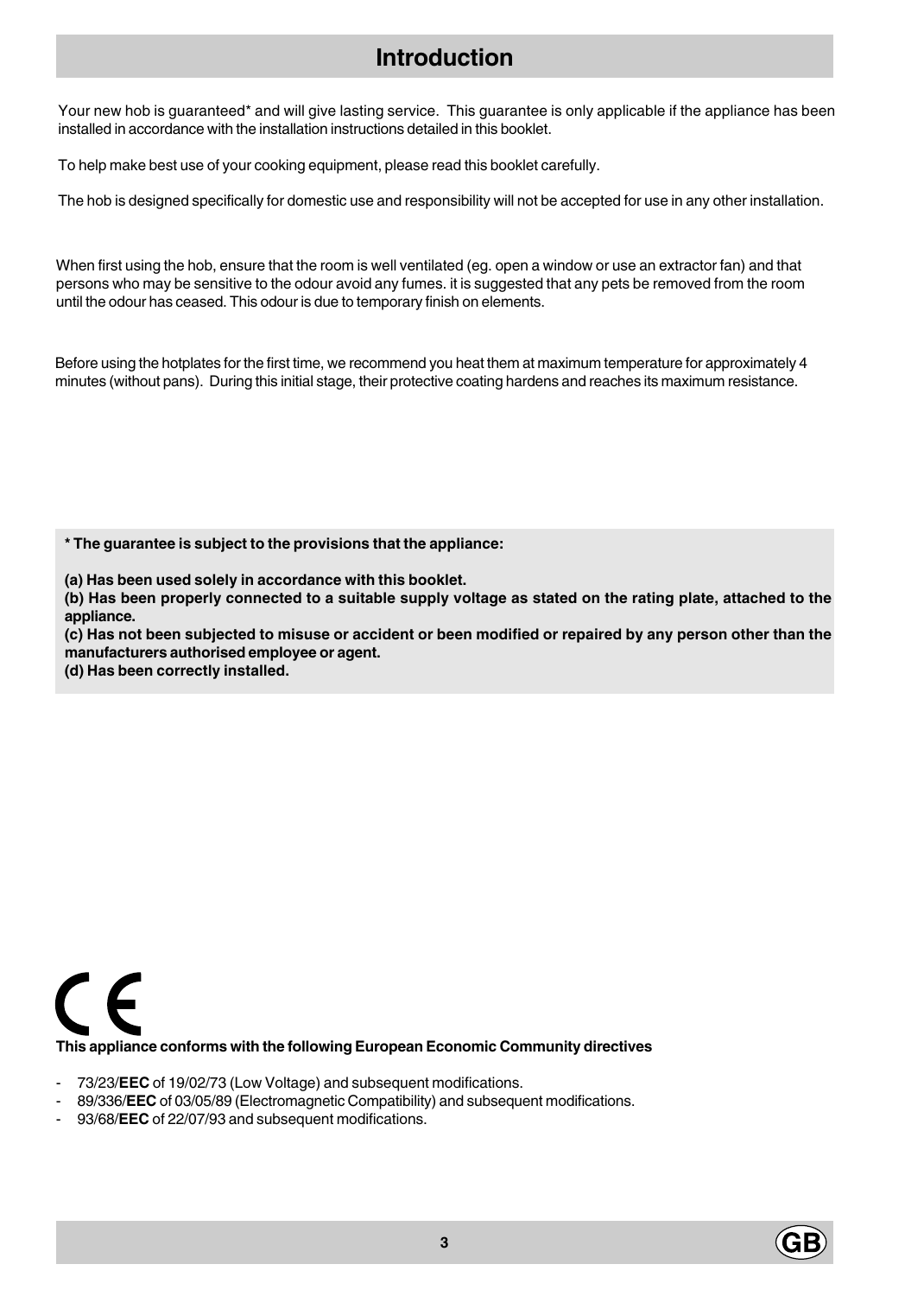### **For Your Safety**

#### **When used properly your appliance is completely safe but as with any electrical product there are certain precautions that must be observed. PLEASE READ THE BELOW PRECAUTIONS BEFORE USING YOUR APPLIANCE.**

To maintain the efficiency and safety of this appliance, we recommend you do the following:

- only call the Service Centres authorised by the manufacturer.

- always use genuine spare parts.

#### **ALWAYS:**

- make sure you remove all packaging and dispose of safely.

- check the soundness of the appliance after it has been unpacked.

- make sure you understand the controls before using the appliance.

- keep children away from the appliance during use.

- take care to avoid heat/steam burns when operating the controls.

- make sure the controls are turned off when you have finished cooking and when not in use.

- disconnect from the power supply, and allow to cool, before cleaning or performing maintenance.

- refer servicing to a qualified appliance service engineer.

- keep the hob clean as a build up of grease or fat from cooking can cause a fire.

- follow the basic principles of food handling and hygiene to prevent the possibility of bacterial growth.

- dry food thoroughly before frying and lower it slowly into the hot oil or fat. Frozen food in particular, will cause frothing and spitting if added too quickly.

- keep outside of pans clean and free from streaks of oil or fat.

- place pans centrally over the hotplates making sure handles are kept away from the edge of the hob and cannot be heated by other hotplates/pans.

- keep any ventilation slots clear of obstructions.

### **NEVER:**

- attempt to install or repair the appliance without the assistance of qualified personnel.

- store items above the appliance that children may attempt to reach.

- heat up unopened food containers, as pressure can build up causing the container to burst.

- use the appliance to heat up anything other than food.

- use the appliance as a room heater.
- dry any items on the hob.

- install the appliance next to curtains or other soft furnishings.

- allow children to play with or tamper with the controls.

- leave children unsupervised where cooking appliances are installed as all the cooking surfaces get hot during and after use.

- store chemicals, foodstuffs or pressurised containers in or on the appliance, or in cabinets immediately above or next to the appliance.

- use flammable or plastic items on or near the hob.

- use adapters, multiple sockets and/or extension leads.

- fill a deep fat frying pan more than 1/3 full of oil, or use a lid. DO NOT LEAVE UNATTENDED WHILE COOKING.

- fry too much food at a time, especially frozen food. This only lowers the temperature or the oil or fat too much, resulting in greasy food.

- pull on the appliance or the supply cable to unplug it from the electrical outlet.

- allow power cables of other appliances to come into contact with hot parts of this appliance.

- expose the appliance to atmospheric agents, such as rain or sunlight.

- operate the appliance with wet hands.

- operate the appliance when barefoot.

- allow anyone to sit or stand on any part of the appliance.

- use misshapen pans which may be unstable.

- use fish kettles or large preserving pans across two hotplates.

- leave anything on the hob surface when unattended and not in use.

### **SAFETY ADVICE**

IMPORTANT - As with any cooking appliance there could be some fire risk attached to the heating of oil, particularly for deep fat frying. Cooking utensils containing oil must not be left unattended (eg. to answer the telephone) on or in close proximity to the cooking areas.

### **IN THE EVENT OF A CHIP PAN OR ANY OTHER PAN FIRE:**

1. Turn off the hotplates.

2. Cover the pan with a fire blanket or damp cloth, this will smother the flames and extinguish the fire.

3. Leave the pan to cool for at least 60 minutes before moving it. Injuries are often caused by picking up a hot pan and rushing outside with it.

NEVER USE A FIRE EXTINGUISHER TO PUT OUT A PAN FIRE as the force of the extinguisher is likely to tip the pan over. Never use water to extinguish oil or fat fires.

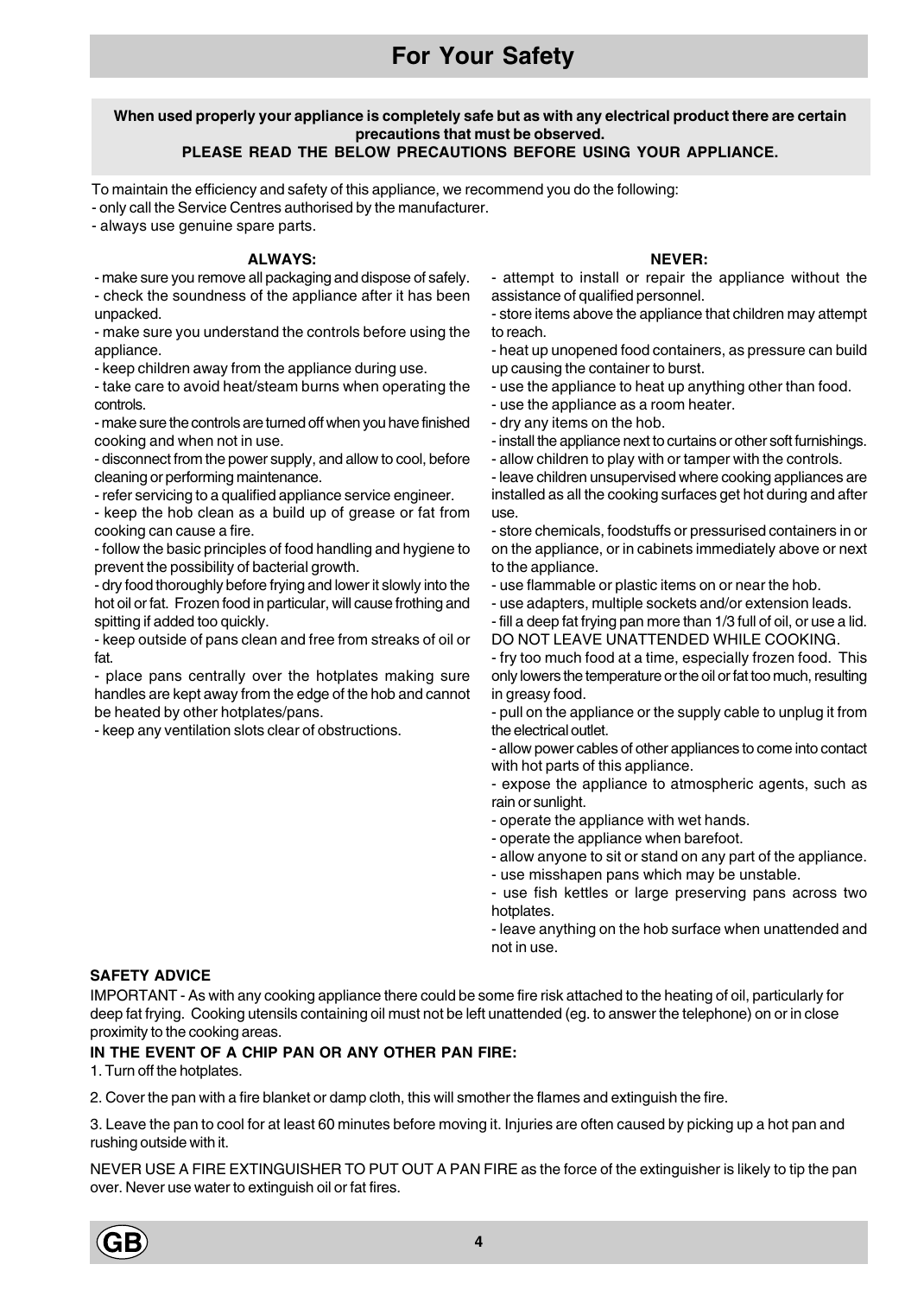### **Know your Hob**



A **Electric plate**

- B **Pilot light of the electric plates**
- C **Control knobs for the electric hotplates**

### **How To Use Your Hob**

The position of the corresponding electric hot plate is indicated on each control knob.

#### **Electric Hotplates**

The hot plates vary in diameter and power: "normal" and "fast". The latter can be identified by a red spot in the centre of the hot plate itself.

The hot plate can be regulated by turning the corresponding knob in the clockwise or counter-clockwise direction to any one of the 6 different settings:

- **0** Off
- **1** Low
- **2-5** Medium
- **6** High

The section entitled, "Practical Advice", provides information on the recommended settings for various types of food or cooking processes.

When the knob is on any of the settings other than "Off", the "**B**" pilot light comes on.

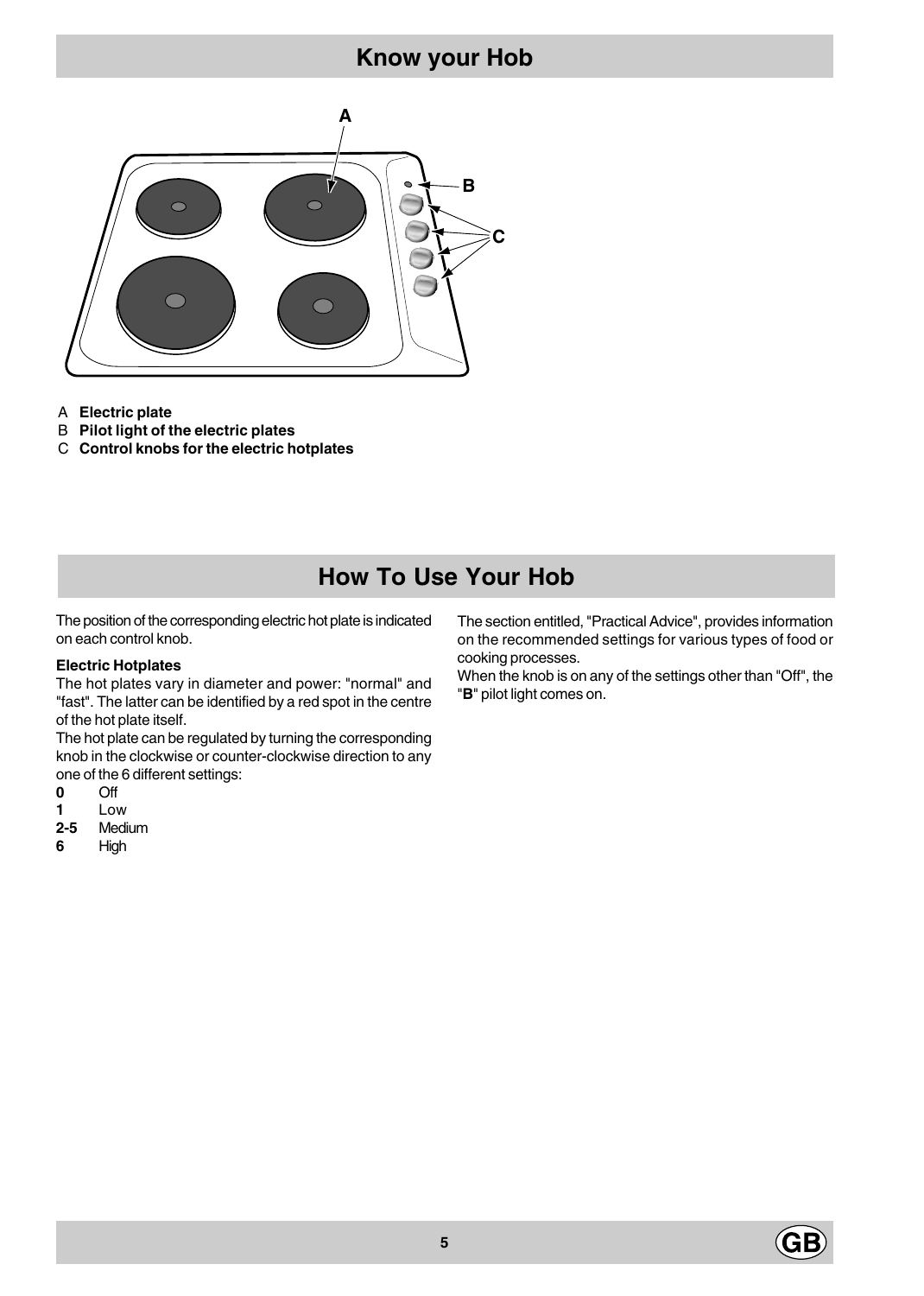### **Choice of utensils:**

Every Electric Hob deserves the right choice of utensils. We recommend for optimum performance the use of good quality utensils.

### **PANS SHOULD NOT:**

- Be concave (bowed in).
- Be convex (bowed out).
- Be rimmed.
- Be deeply ridged.

### **BUT SHOULD BE ESSENTIALLY FLAT**

#### **Always**

- Use good quality flat-based cookware on all electric heat sources.
- Place pans centrally on the hotplate.
- Ensure pans have clean, dry bases before use.
- Ensure pans match the size of the heating area.
- Remember good quality pans retain heat well, so generally only a low or medium heat is necessary.
- Ensure pan handles are positioned safely and away from heat sources.
- Lift pans, do not drag.
- Use pan lids, except when frying.
- Deal with spillage immediately, but with care.

#### **Never**

- Use gauze, metal pan diffusers, asbestos mats and stands eg. wok stands - they can cause overheating.
- Use utensils with skirts or rims eg. buckets and some kettles.
- Use badly dented or distorted pans.
- Leave an element on when not cooking.
- Cook food directly on the hotplate.
- Drag or slide utensils across the hotplate.
- Place large preserving pans or fish kettles across two hotplates.
- Place plastic vessels or utensils on a hot hob.
- Use the hob as an area for storage.

In order to avoid heat loss and damage to the hotplate, use utensils with a flat bottom the diameter of which is not less than that of the hotplate.

| <b>Setting</b> | <b>Normal or Fast Plate</b>                                       |
|----------------|-------------------------------------------------------------------|
| 0              | Off                                                               |
| 1              | Cooking vegetable, fish                                           |
| 2              | Cooking potatoes (using steam), soups,<br>chickpeas, beans        |
| 3              | Continuing the cooking of large quantities of<br>food, minestrone |
| 4              | For roasting (average)                                            |
| 5              | For roasting (above average)                                      |
| 6              | For browning and reaching boil in a short time                    |

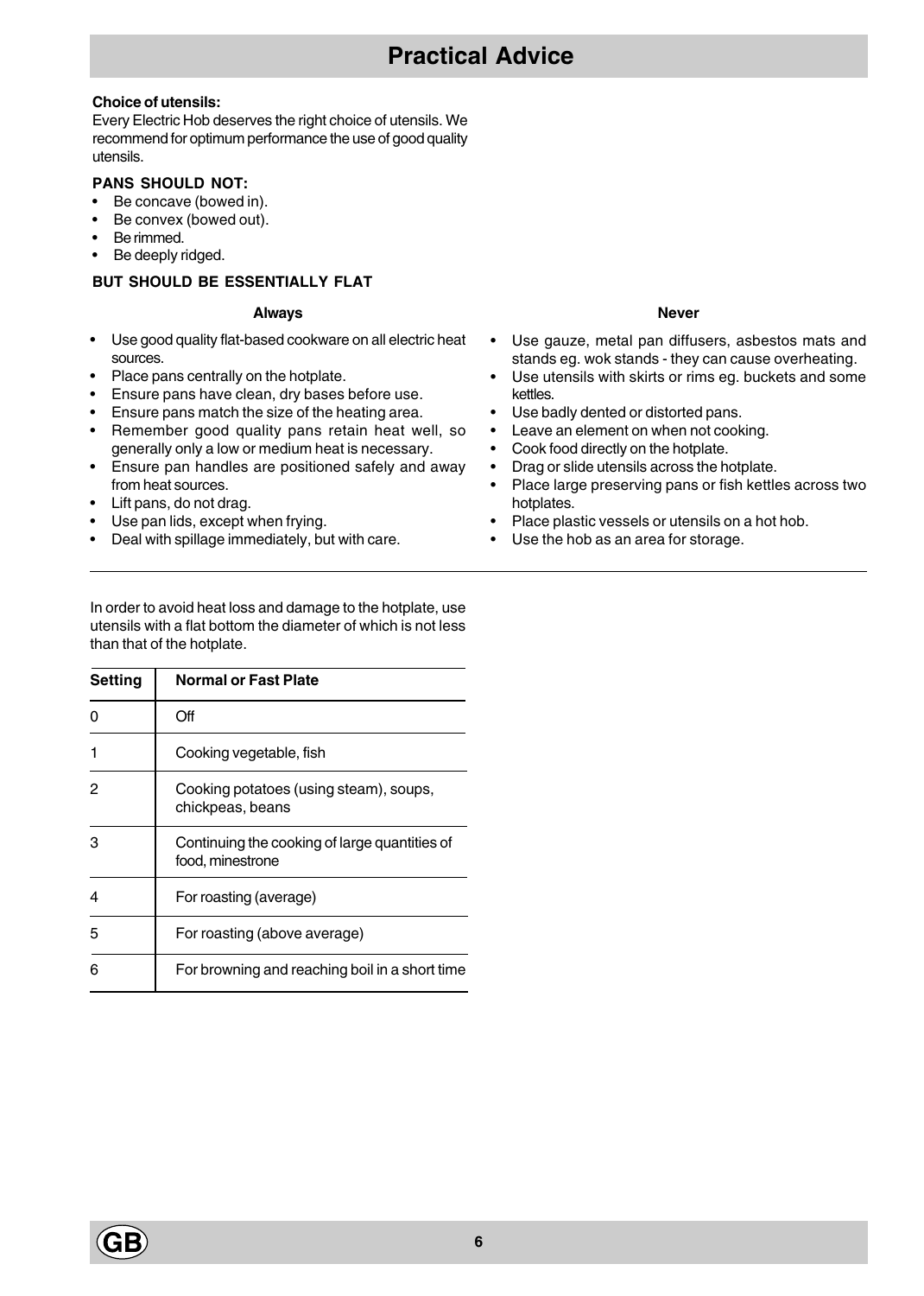### **Care and Cleaning**

Before cleaning or performing maintenance on your hob, disconnect it from the power supply. Check that all controls are in the OFF position before reconnecting.

Clean spills immediately.

**NEVER USE: Washing powder, harch abrasive, scouring pads, aerosol cleaners or oven chemical clearners of any kind.**

#### **Cleaning materials to avoid**

- Household abrasive powders, eg. Vim.
- Oven chemical cleaners, aerosols and oven pads Caustic cleaners such as these will etch the surface and attack the metal frame.
- Bath and sink cleaners may mark the surface.

#### **The Hotplates**

Clean with a cloth wrung out in warm water. Then rub a litlle cooking oil into the hotplates while they are still warm to condition the surface. Ensure care is taken as the hotplates will be warm.

#### **Enamelled, Stainless Steel and Glass parts**

Wipe with a cloth wrung out in warm soapy water followed by a wipe with a cloth wrung out in clean water and then dry with a soft clean cloth.

#### **Control Knobs**

Wipe over the knobs with a soft cloth wrung out in warm soapy water or mild non-abrasive. Then, after wiping with a cloth wrung out in clear water, dry with a soft clean cloth.

### **Painted Metal Surround Trim**

Wipe over with a cloth wrung out in warm soapy water only. DO NOT USE ABRASIVES.

### **Troubleshooting**

Before calling service for assistance, check through the following list, there may be nothing wrong.

#### **Nothing works.**

Check to make sure that:

• the mains wall switch is switched on.

#### **Hotplates are slow to boil or will not simmer.**

### Check to make sure that:

• Your pans conform with the recommendations detailed in this book.

If, despite all of these checks, the hob does not function properly and problem persists, call Hotpoint Service (see KEY CONTACTS, back page), informing them of:

- The type of problem.

- The abbreviation used to identify the model (Mod. ...) as indicated on the warranty.

#### IMPORTANT:

Never call upon technicians not authorized by the manufacturer, and refuse to accept spare parts that are not original.

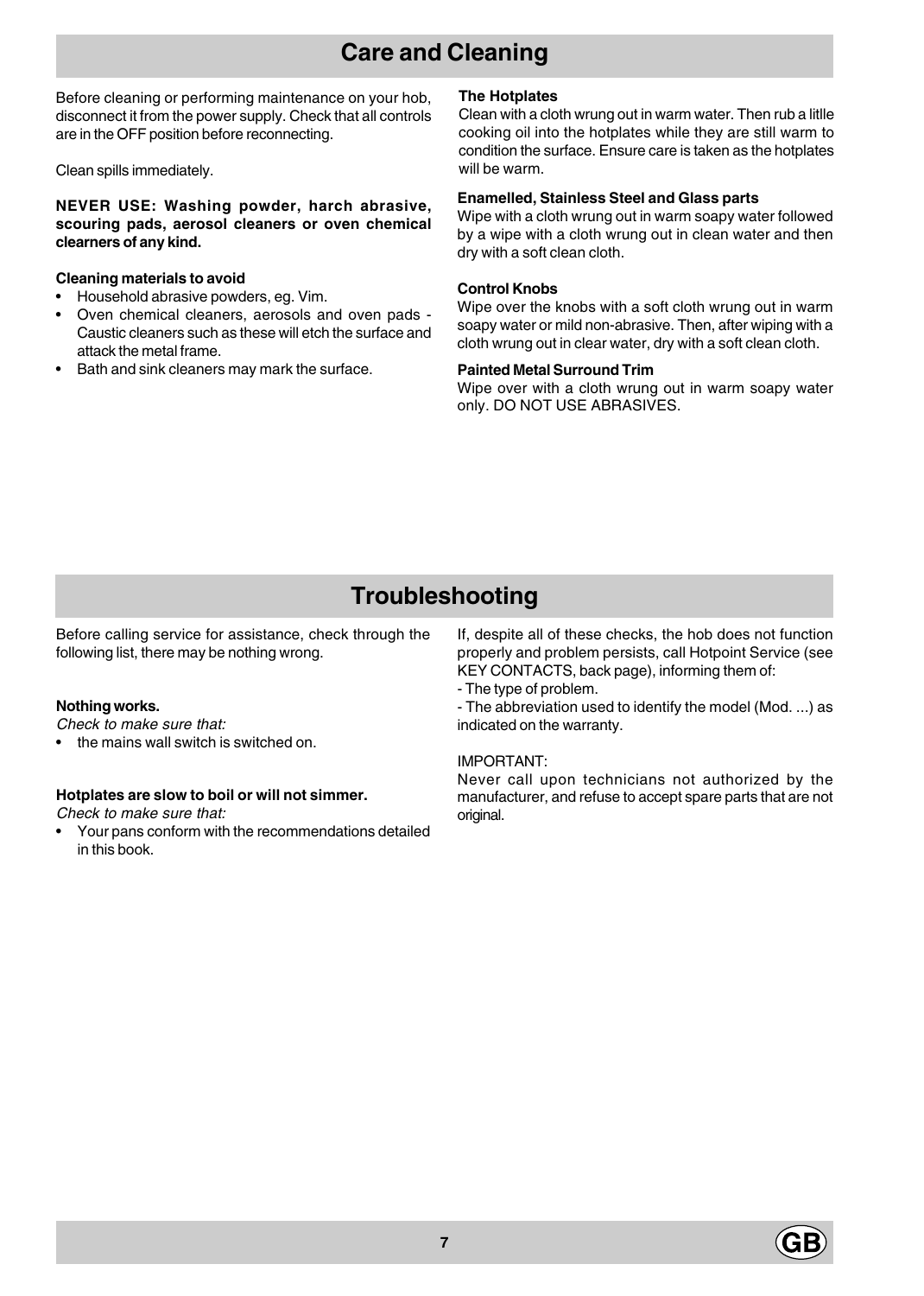### **Installation**

The following instructions are intended for a qualified installer so that the installation and maintenance proceedures may be followed in the most professional and expert manner possible.

#### **Important: Unplug the electrical connection before performing any maintenance or regulation upkeep work.**

#### **Installation of built-in hobs**

The electric hobs are prepared with protection degree against excessive heating of Y type, it is therefore possible to instal them next to furniture which is higher than the worktop. For a correct installation of the hob the following precautions must be followed:

- **a)** The hob may be located in a kitchen, a kitchen/diner or bed sitting room, but not in a bathroom or shower room.
- **b)** The hoods must be installed according to the requirements in the hood handbook.
- **c)** The dimensions of the cutout for the appliance must be those indicated in the figure. Clamps are provided to fasten the hob to worktops measuring from 20 to 40 mm in thickness. To fasten the hob securely, it is recommended that all the clamps be used.



#### **Fastening Clamps - Assembly Diagram**



Clamp Position for Clamp Position for **H=20mm** top **H=30mm** top



Clamp Position for **H=40mm** top **Back**



**Front**

- **N.B:** Use the clamps contained in the "accessory kit."
- **d)** In case a wooden panel should be fitted under the top for insulation, it will have be fitted at a minimum distance of 20 mm from the inferior part of the top.

**Important:** When installing the hob on a built-in oven, the oven should be placed on two wooden strips; in the case of a joining cabinet surface, remember to leave a space of at least 45 x 560 mm at the back.



When installing on a built-in oven without forced ventilation, ensure that there are air inlets and outlets for ventilating the interior of the cabinet adequately. Assembly examples are given in figs.





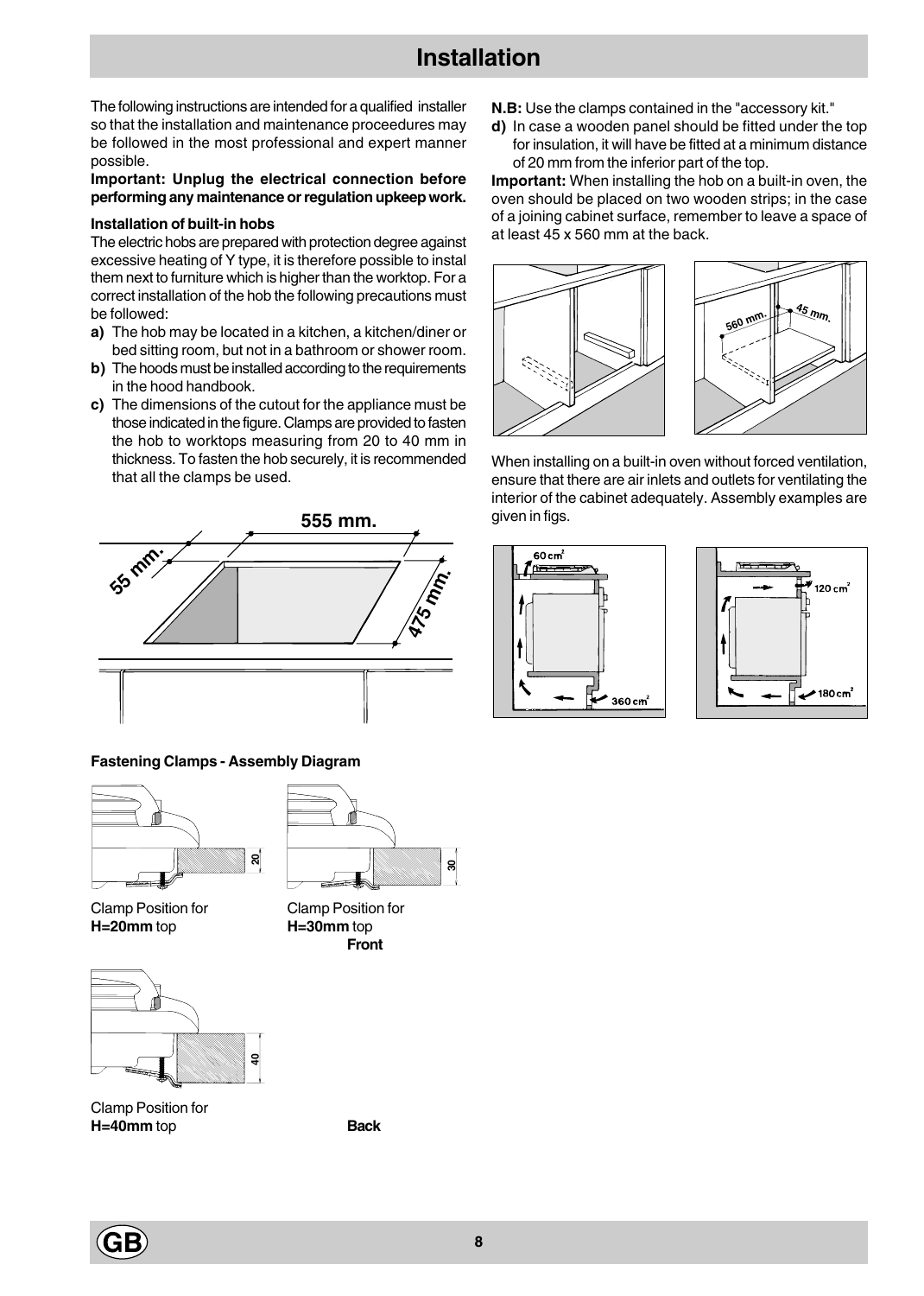### **Electrical Connection**

### **Electrical Connection**

THIS APPLIANCE MUST BE EARTHED.

The installation procedure must be carried out by a qualified electrician.

The electrical safety of this appliance is guaranteed only if the appliance is correctly earthed in compliance with the standards of electrical safety.

The manufacturer can under no circumstances be considered responsible for any damage that might occur due to incorrect earthing of the hob.

The electric hob is not supplied with a power supply cord because the type of cord used depends on the type of electrical connection (see following diagram). Open the terminal box, following the instructions illustrated in the diagram below:

### **Connecting the supply cord to the electrical mains:**

The hob must be connected to the mains by a double pole mains switch, which must have a minimum 0f 3mm space between the contacts, correctly fused with a capacity appropriate to that shown on the hob Rating Plate. All electrical wiring from the consumer unit to the appliance, via the switched double pole cooker outlet, must be of an acceptable type and current rating as above.

The supply cord should conform to BS6004 conductor size 4mm2, must be positioned so that no part of it reaches a temperature of 50**°**C above room temperature. The electrical installation must comply with the IEE Regulations, Building Regulation & local By-Laws.

Before making the connection, make sure that:

- the limiter switch (fuse) and the residual wiring can support the appliance load (see the rating plate).
- the mains system is properly earthed in compliance with current regulations and provisions.
- there is easy access to the socket or the double pole switch after the appliance is installed.

### **IMPORTANT:**

If the hob is installed above a built-in oven, the electrical connection for the hob must be independent of that for the oven, both for safety reasons and to facilitate the removal of the oven for maintenance, repair etc.

### **IMPORTANT POINTS:**

Your hob is supplied with a special connection cable. If ever the cable is damaged it should be replaced by an authorised service engineer only.

Disconnect the hob form the electrical supply before any work is carried out.

Electrical Connections:



**Voltage and frequency of power supply:** 230-240V 50-60Hz

### 7000W

### **Supply cable installation**

The electric hobs are supplied without a cable. Use a cable: 4mm<sup>2</sup>

- open the teminal box by removing the "V" screw and taking off the cover.
- Fix the cable in place with the "**F**" cable clamp, close the lid and fasten it with the "**V**" screw.





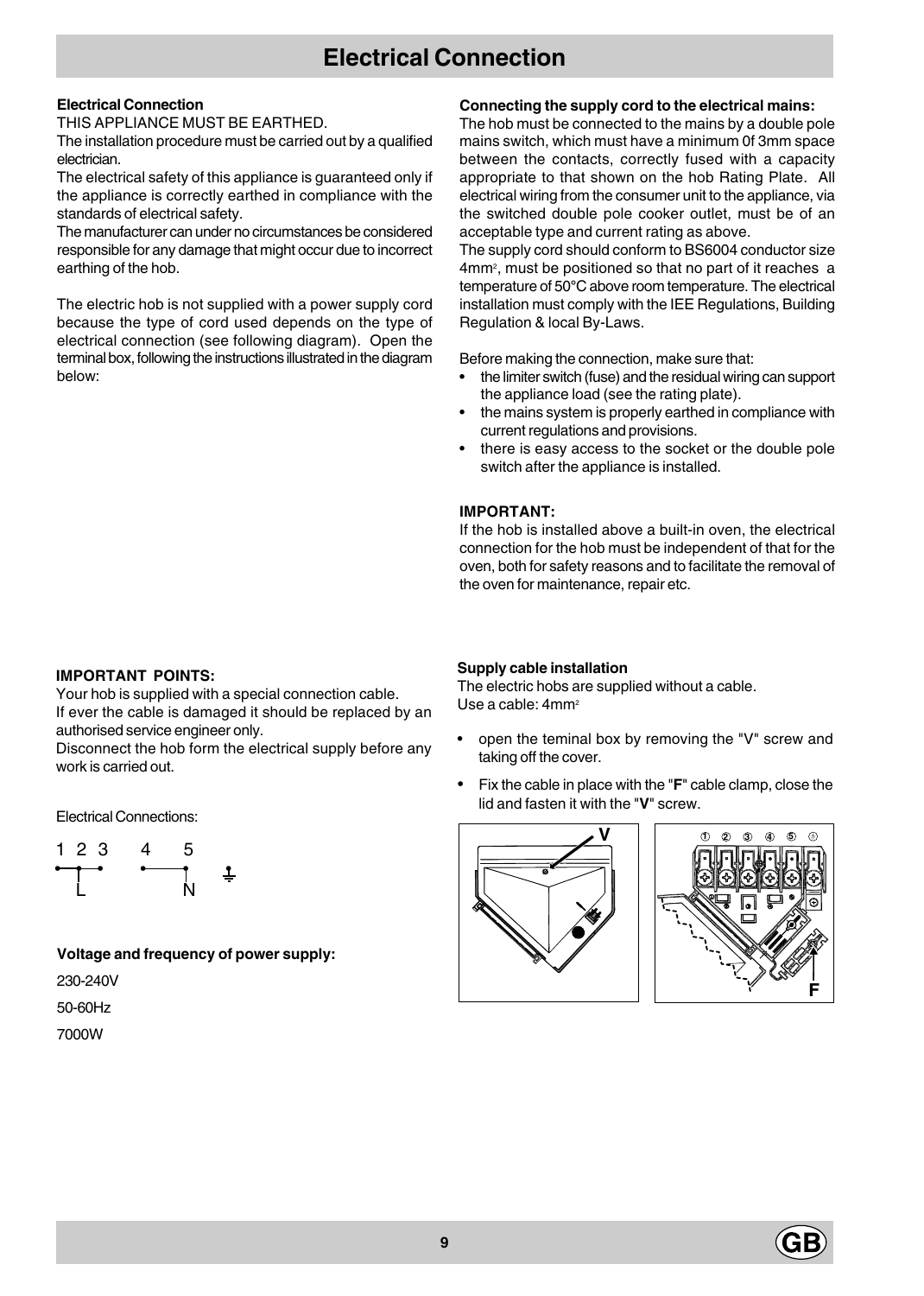

### After Sales Service

### "No company is better positioned to offer an after sales service on a Hotpoint appliance than us - the manufacturer"

As part of our commitment to you, all Hotpoint appliances have the added benefit of a fully inclusive parts and labour guarantee for the first 12 months. In addition to this you also have the advantage of free replacement parts for the first 5 years when fitted by a Hotpoint

engineer. When the 12 months parts and labour guarantee expires we offer the following after sales service options:

### Repair Service and Information Help Desk

UK: 08709 066066 www.theservicecentre.co.uk Republic of Ireland: 1850 302 200 Note: Our operators will require the Model number and the Serial number of your appliance

Available 364 days a year with a fast, effective and value for money service. We have the largest white goods repair service in the UK with over 1200 of our own fully trained engineers. All repairs include a parts and labour guarantee for 12 months from the date of the repair.

If you require any information or have any questions about your appliance, our operators are on hand with help and advice.

All this ensures that you will receive the best available after sales service possible.

### Extended Warranties

UK: 08709 088 088 www.theservicecentre.co.uk Republic of Ireland: 1850 502 200

Whether you have just one or a number of Hotpoint appliances in your kitchen, we offer two service cover plans to give you total peace of mind.

- Repair Protection Plan + FREE service repairs for a single Hotpoint appliance during the period of cover.
- If Kitchen Cover The State of the Exervice repairs for all your Hotpoint appliances less than 8 years old.

Genuine Parts and AccessoriesUK: 08709 077 077 www.theservicecentre.co.uk Republic of Ireland: (01) 842 6836

A wide range of genuine parts and accessories are available from our hotline or through our web site. Genuine parts and accessories, extended warranties and service repairs are all available on our web-site at:



www.theservicecentre.co.uk

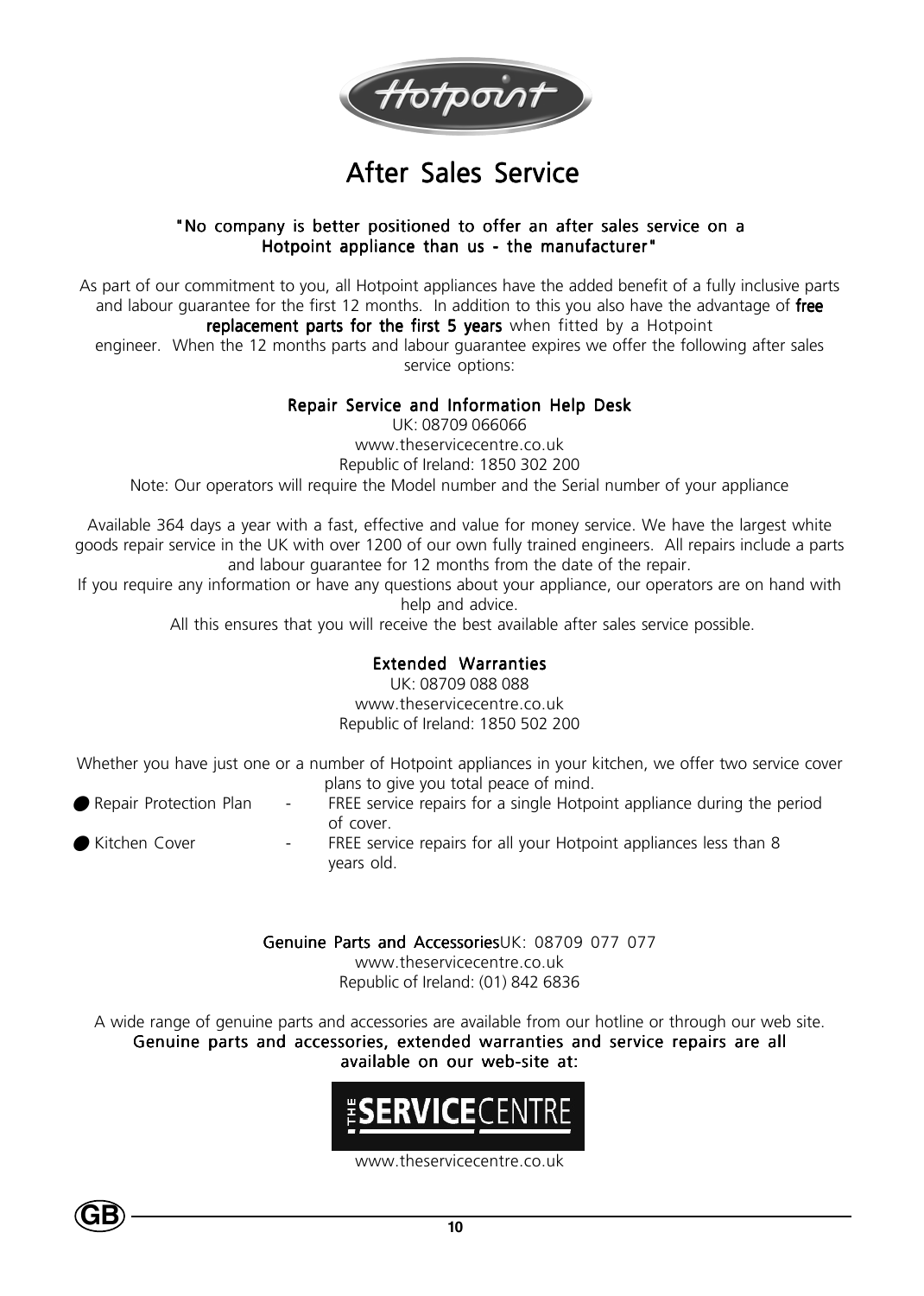

### Guarantee

### "Satisfaction guaranteed or your money back"

We give you a unique 'satisfaction guaranteed' promise - **valid for 90 days** - after you have purchased your Hotpoint appliance. If there is a technical problem simply call Hotpoint Repair service or visit our web-site at www.theservicecentre.co.uk and where necessary, we will arrange for an engineer to call. If the technical problem is not resolved under this guarantee, we will replace your machine or, if you prefer, give you your money back.

All Hotpoint appliances carry a fully inclusive 12 month parts and labour guarantee as well as free replacement parts for the first 5 years (except microwaves, selected integrated appliances and cooker hoods, which have a one year guarantee) provided that they are fitted by a Hotpoint engineer.

### Guarantee terms and conditions

Your guarantee is only applicable in the United Kingdom or Republic of Ireland and is subject to the following provisions that your appliance:

- Has been installed and used correctly in accordance with this instruction booklet.
- O Has been used solely for domestic purposes and is located on domestic premises (ie. not for commercial or trade use).
- Has been properly connected to a suitable electrical supply voltage as stated on the appliance rating plate.
- Has not been subject to misuse, accident, modified or repaired by anyone other than one of our own service engineers.



For pre purchase information on any other Hotpoint product call: 08701 50 60 70 or visit: www.hotpoint.co.uk

## **Recycling & Disposal Information**

As part of Hotpoint's continued commitment to helping the environment, Hotpoint reserves the right to use quality recycled components to keep down customer costs and minimise material wastage. Please dispose of packaging and old appliances carefully.

To minimise risk of injury to children, remove the plug and cut mains cable off flush with the appliance. Dispose of these parts separately to ensure that the appliance can no longer be plugged into a mains socket.